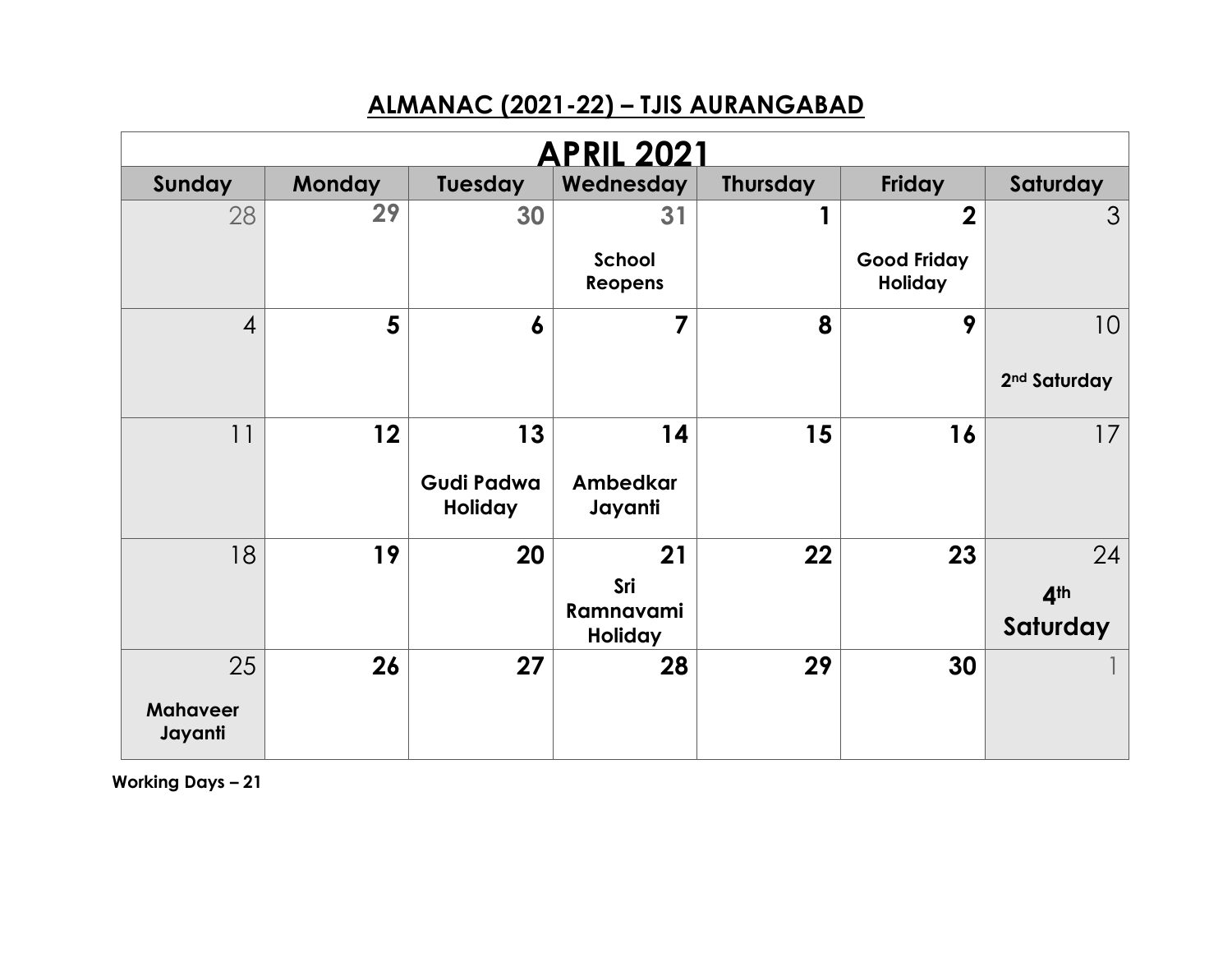|                | <b>MAY 2021</b> |                         |                |                  |                               |                                            |  |  |  |  |  |
|----------------|-----------------|-------------------------|----------------|------------------|-------------------------------|--------------------------------------------|--|--|--|--|--|
| Sunday         | Monday          | Tuesday                 | Wednesday      | <b>Thursday</b>  | Friday                        | Saturday                                   |  |  |  |  |  |
| 25             | 26              | 27                      | 28             | 29               | 30                            |                                            |  |  |  |  |  |
|                |                 |                         |                |                  |                               | Maharashtra Din<br>Holiday                 |  |  |  |  |  |
| $\overline{2}$ | $\mathbf{3}$    | $\overline{\mathbf{4}}$ | 5              | $\boldsymbol{6}$ | $\overline{7}$                | 8                                          |  |  |  |  |  |
|                | <b>FTP</b>      | <b>FTP</b>              | <b>FTP</b>     |                  |                               | 2 <sup>nd</sup> Saturday<br><b>Holiday</b> |  |  |  |  |  |
| 9              | 10              | 11                      | 12             | 13               | 14                            | 15                                         |  |  |  |  |  |
|                |                 |                         |                |                  | <b>Eid UI Fitr</b><br>Holiday |                                            |  |  |  |  |  |
| 16             | 17              | 18                      | 19             | 20               | 21                            | 22                                         |  |  |  |  |  |
|                |                 |                         |                |                  |                               | 4 <sup>th</sup> Saturday<br>Holiday        |  |  |  |  |  |
| 23             | 24              | 25                      | 26             | 27               | 28                            | 29                                         |  |  |  |  |  |
|                |                 |                         |                |                  |                               |                                            |  |  |  |  |  |
| 30             | 31              | 1                       | $\overline{2}$ | 3                | $\overline{\mathbf{4}}$       | 5                                          |  |  |  |  |  |
|                |                 |                         |                |                  |                               |                                            |  |  |  |  |  |

# **JUNE 2021**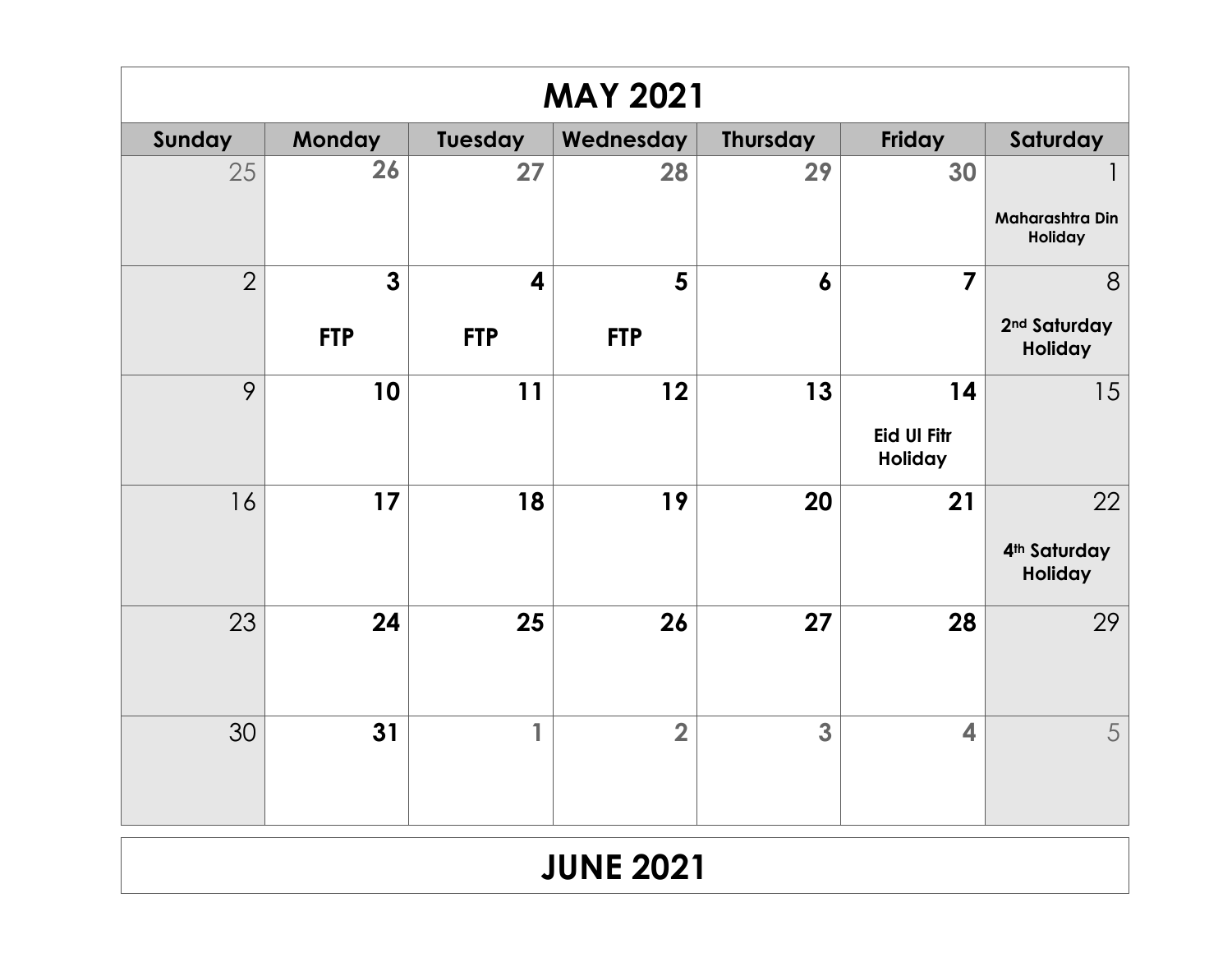| Sunday         | <b>Monday</b>                       | Tuesday    | Wednesday   | <b>Thursday</b> | Friday                              | Saturday                            |
|----------------|-------------------------------------|------------|-------------|-----------------|-------------------------------------|-------------------------------------|
| 30             | 31                                  |            | $\mathbf 2$ | $\mathbf{3}$    | 4                                   | $\overline{5}$                      |
|                |                                     | <b>FTP</b> | <b>FTP</b>  | <b>FTP</b>      | <b>FTP</b>                          |                                     |
| $\overline{6}$ | $\overline{7}$                      | 8          | 9           | 10              | 11                                  | 12                                  |
|                | School<br>Reopens                   |            |             |                 |                                     | Parent<br><b>Orientation</b>        |
| 13             | 14                                  | 15         | 16          | 17              | 18                                  | 19                                  |
| 20             | 21                                  | 22         | 23          | 24              | 25                                  | 26                                  |
|                | <b>Grade XI</b><br><b>Commences</b> |            |             |                 | <b>Apex Body</b><br><b>Election</b> | 4 <sup>th</sup> Saturday<br>Holiday |
| 27             | 28                                  | 29         | 30          | 1               | $\overline{2}$                      | 3                                   |

| <b>JULY 2021</b> |        |                |           |                 |               |          |  |
|------------------|--------|----------------|-----------|-----------------|---------------|----------|--|
| Sunday           | Monday | <b>Tuesday</b> | Wednesday | <b>Thursday</b> | <b>Friday</b> | Saturday |  |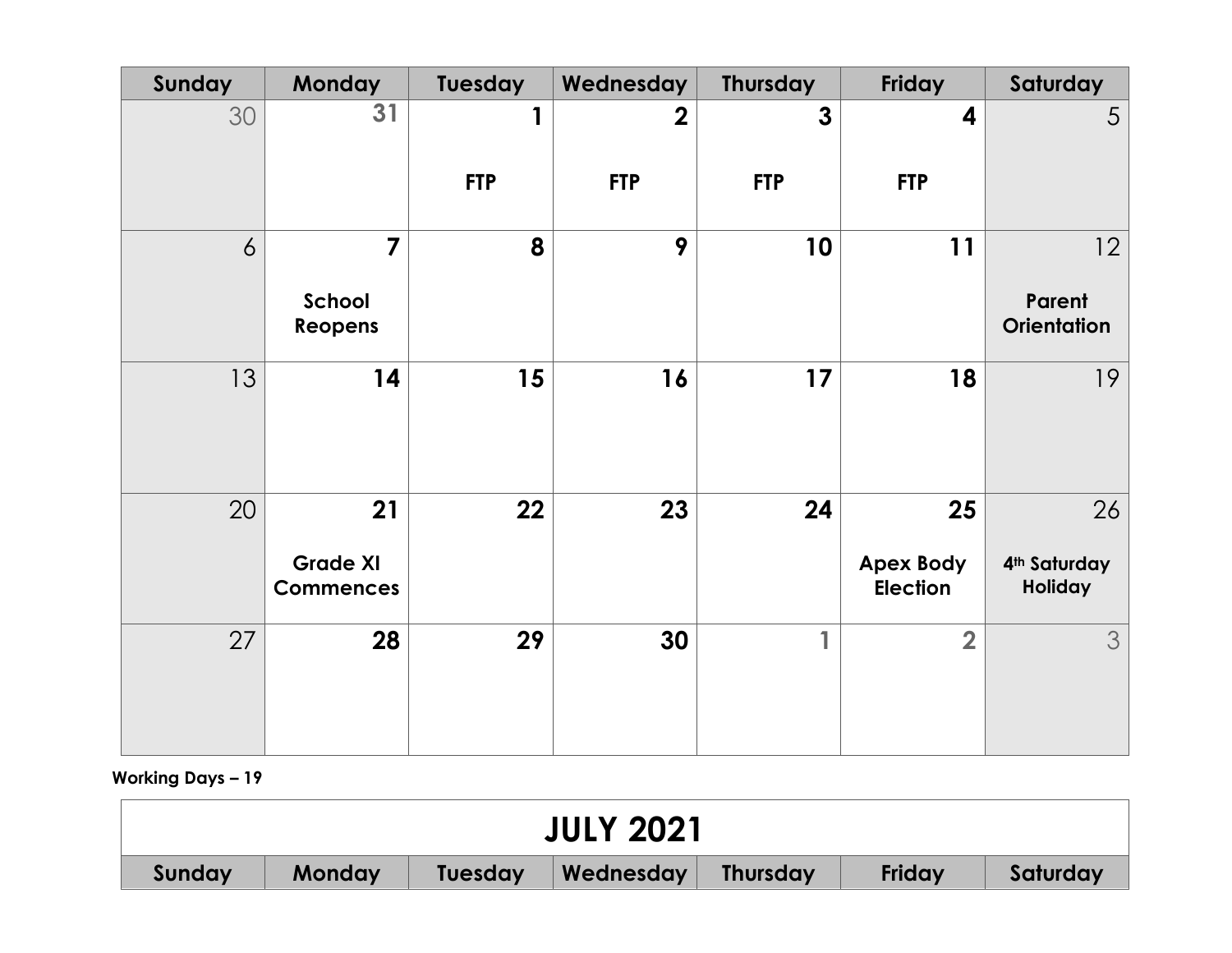| 27             | <b>28</b>  | 29               | 30                                                   | 1          | $\overline{2}$ | $\mathfrak{S}$<br>Investiture<br>Ceremony        |
|----------------|------------|------------------|------------------------------------------------------|------------|----------------|--------------------------------------------------|
| $\overline{4}$ | 5          | $\boldsymbol{6}$ | $\overline{7}$<br><b>Founders Day</b><br>Celebration | 8          | 9              | $10$<br>PTM <sub>1</sub>                         |
| 11             | 12         | 13               | 14                                                   | 15         | 16             | 17                                               |
|                | <b>PA1</b> | <b>PA1</b>       | <b>PA1</b>                                           | <b>PA1</b> | <b>PA1</b>     | <b>PA1</b>                                       |
| 18             | 19         | 20               | 21<br><b>Bakrid</b><br>Holiday                       | 22         | 23             | 24<br>4 <sup>th</sup> Saturday<br><b>Holiday</b> |

| <b>AUGUST 2021</b> |        |                |           |                 |        |          |  |  |
|--------------------|--------|----------------|-----------|-----------------|--------|----------|--|--|
| Sunday             | Monday | <b>Tuesday</b> | Wednesday | <b>Thursday</b> | Friday | Saturday |  |  |
|                    |        |                |           | J               |        |          |  |  |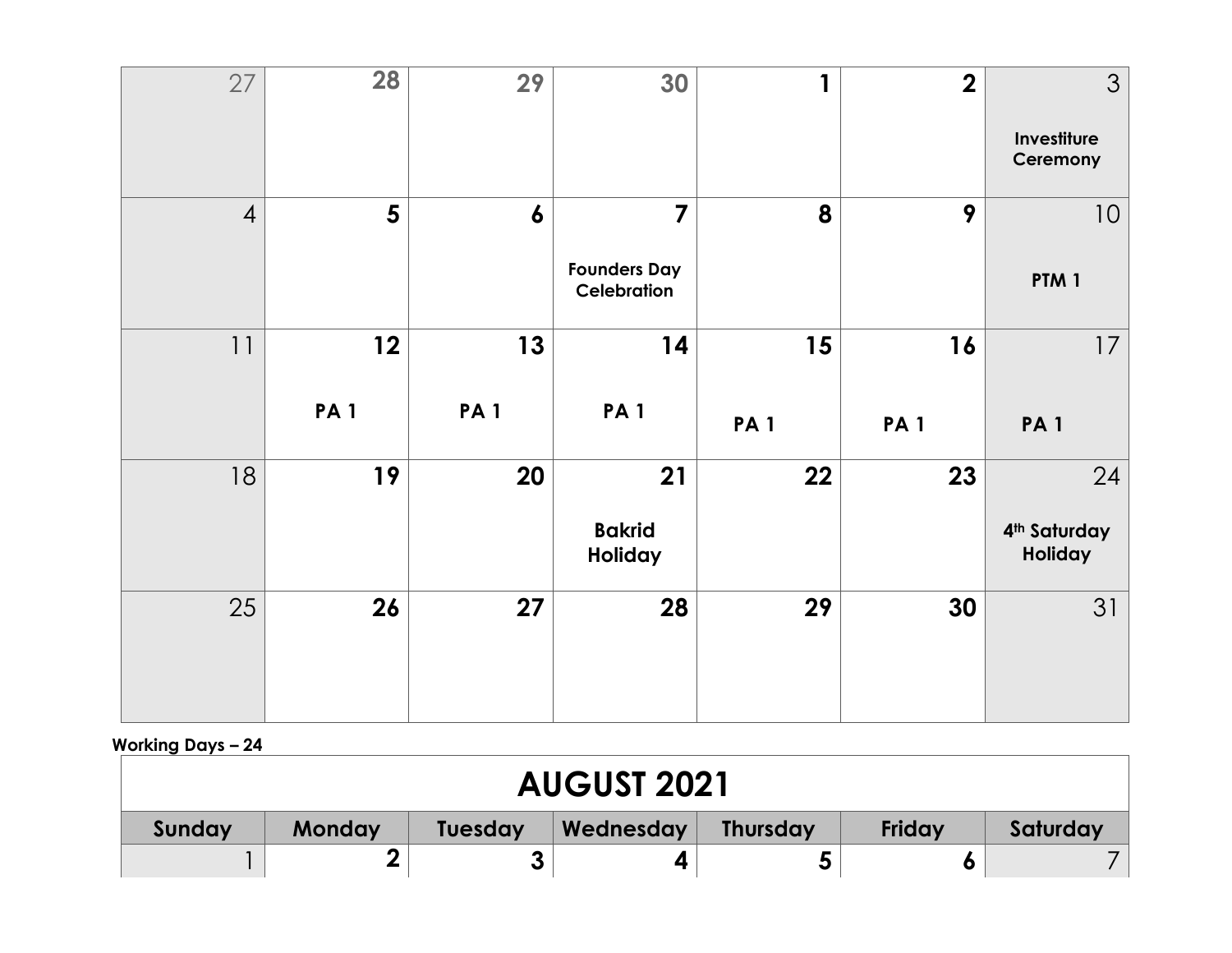| 8                        | 9          | 10                     | 11             | 12                 | 13                      | 14                                  |
|--------------------------|------------|------------------------|----------------|--------------------|-------------------------|-------------------------------------|
|                          |            |                        |                |                    |                         | PTM <sub>2</sub>                    |
| 15                       | 16         | 17                     | 18             | 19                 | 20                      | 21                                  |
| Independence<br>Day      |            |                        |                | Moharam<br>Holiday |                         |                                     |
| 22                       | 23         | 24                     | 25             | 26                 | 27                      | 28                                  |
| Raksha<br><b>Bandhan</b> | <b>PA2</b> | <b>PA2</b>             | <b>PA2</b>     | <b>PA2</b>         | <b>PA2</b>              | 4 <sup>th</sup> Saturday<br>Holiday |
| 29                       | 30         | 31                     | $\blacksquare$ | $\overline{2}$     | $\overline{\mathbf{3}}$ | $\overline{4}$                      |
|                          | <b>PA2</b> | Janmasthami<br>Holiday |                |                    |                         |                                     |

| <b>SEPTEMBER 2021</b> |        |                |           |                 |        |          |  |  |
|-----------------------|--------|----------------|-----------|-----------------|--------|----------|--|--|
| Sunday                | Monday | <b>Tuesday</b> | Wednesday | <b>Thursday</b> | Friday | Saturday |  |  |
| つ0                    | 30     |                |           |                 |        |          |  |  |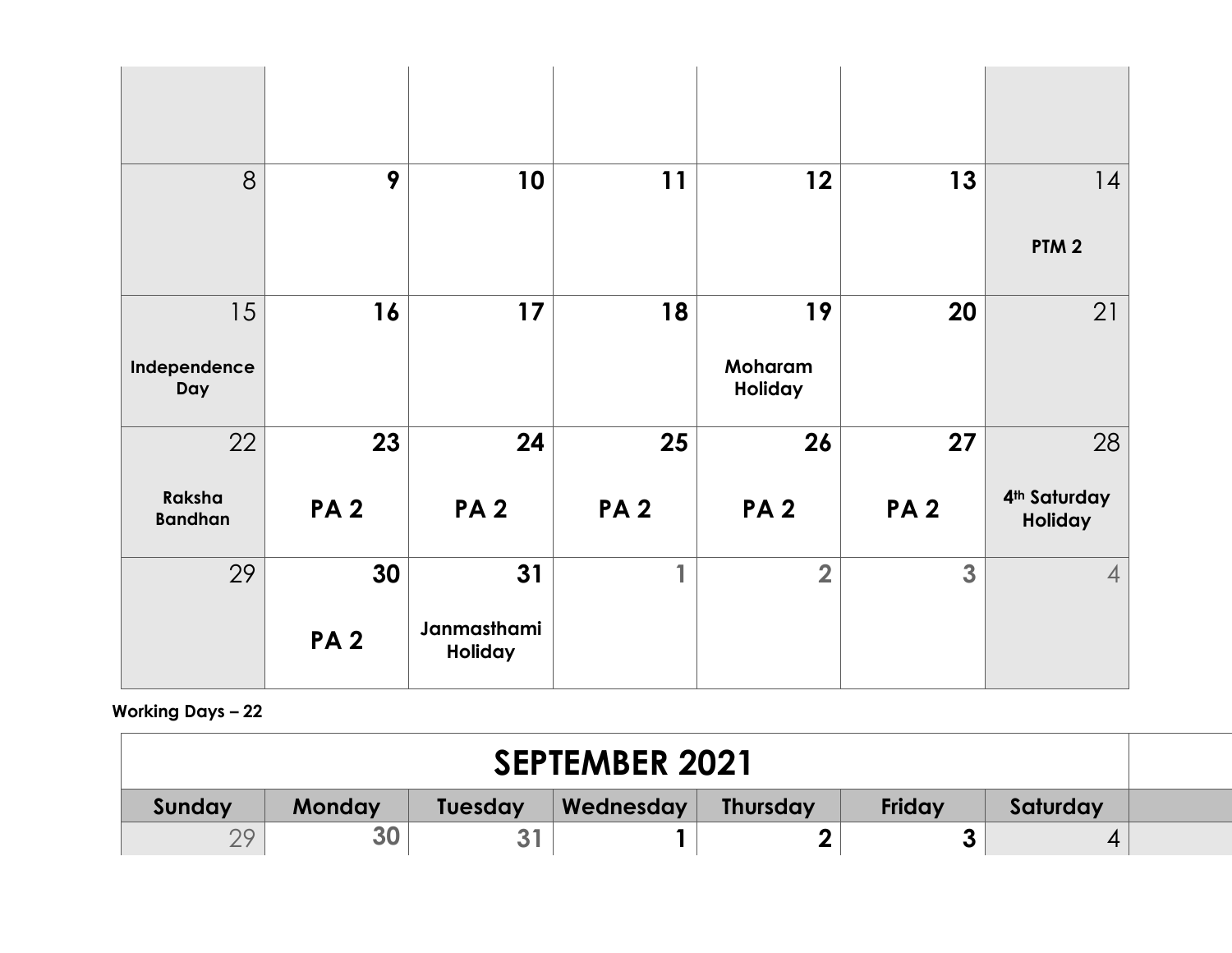| 5          | $\boldsymbol{6}$                | $\overline{\mathbf{z}}$ | 8   | 9  | 10                             | 11                                        |  |
|------------|---------------------------------|-------------------------|-----|----|--------------------------------|-------------------------------------------|--|
|            |                                 | Pola Holiday            |     |    | Ganesh<br>Chaturthi<br>Holiday | 2 <sub>nd</sub><br>Saturday               |  |
| 12         | 13                              | 14                      | 15  | 16 | 17                             | 18                                        |  |
| Gauri Puja | Course<br>Completion<br>for TA1 |                         |     |    |                                |                                           |  |
| 19         | 20                              | 21                      | 22  | 23 | 24                             | 25<br>4 <sup>th</sup> Saturday<br>Holiday |  |
| 26         | 27                              | 28                      | 29  | 30 | 1                              | $\overline{2}$                            |  |
|            | TA <sub>1</sub>                 |                         | TA1 |    |                                |                                           |  |

| <b>OCTOBER 2021</b> |               |                |           |                 |               |          |  |  |
|---------------------|---------------|----------------|-----------|-----------------|---------------|----------|--|--|
| Sunday              | <b>Monday</b> | <b>Tuesday</b> | Wednesday | <b>Thursday</b> | <b>Friday</b> | Saturday |  |  |
|                     |               | 28             |           | <b>30</b>       |               |          |  |  |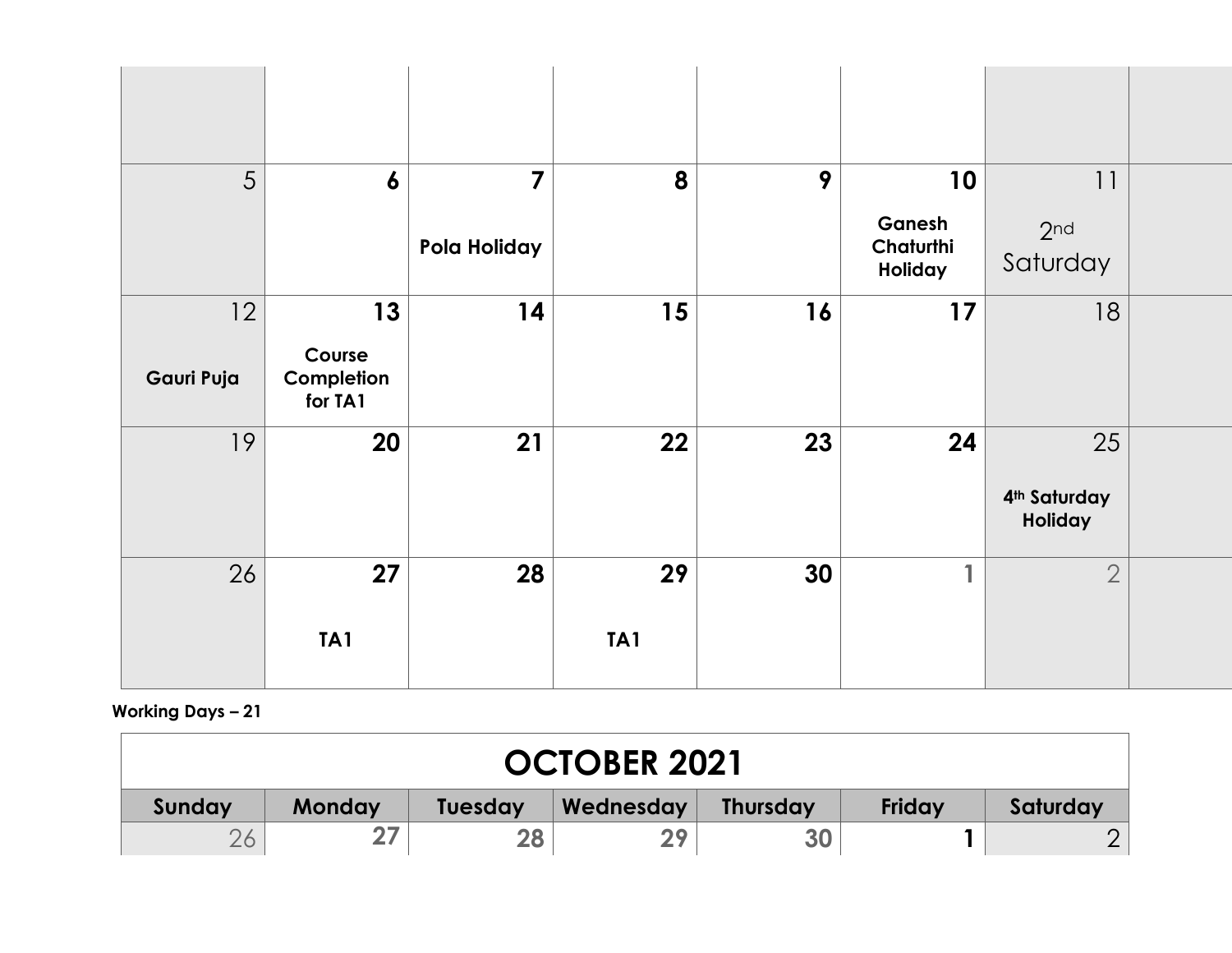|                 |                         |                                 |                  |                            | TA <sub>1</sub>            | Gandhi<br>Jayanti<br>Holiday |
|-----------------|-------------------------|---------------------------------|------------------|----------------------------|----------------------------|------------------------------|
| 3               | $\overline{\mathbf{4}}$ | 5                               | $\boldsymbol{6}$ | $\overline{\mathbf{z}}$    | 8                          | 9                            |
|                 | TA1                     |                                 | TA1              |                            | TA <sub>1</sub>            | 2 <sub>nd</sub><br>Saturday  |
| 10 <sup>°</sup> | 11                      | 12                              | 13               | 14                         | 15                         | 16                           |
|                 |                         |                                 |                  | <b>Dusherra</b><br>Holiday | <b>Dusherra</b><br>Holiday |                              |
| 17              | 18                      | 19                              | 20               | 21                         | 22                         | 23                           |
|                 |                         | <b>Milad Un Nabi</b><br>Holiday |                  |                            |                            | 4th Saturday<br>Holiday      |
| 24              | 25                      | 26                              | 27               | 28                         | 29                         | 30                           |
|                 |                         |                                 |                  |                            |                            | PTM <sub>3</sub>             |
| 31              | 1                       | $\overline{2}$                  | 3                | $\overline{\mathbf{4}}$    | 5                          | $\overline{6}$               |
|                 |                         |                                 |                  |                            |                            |                              |

#### **Working Day-19**

| <b>NOVEMBER 2021</b> |        |                |           |                 |        |          |  |  |
|----------------------|--------|----------------|-----------|-----------------|--------|----------|--|--|
| Sunday               | Monday | <b>Tuesday</b> | Wednesday | <b>Thursday</b> | Friday | Saturday |  |  |
|                      |        |                |           |                 |        |          |  |  |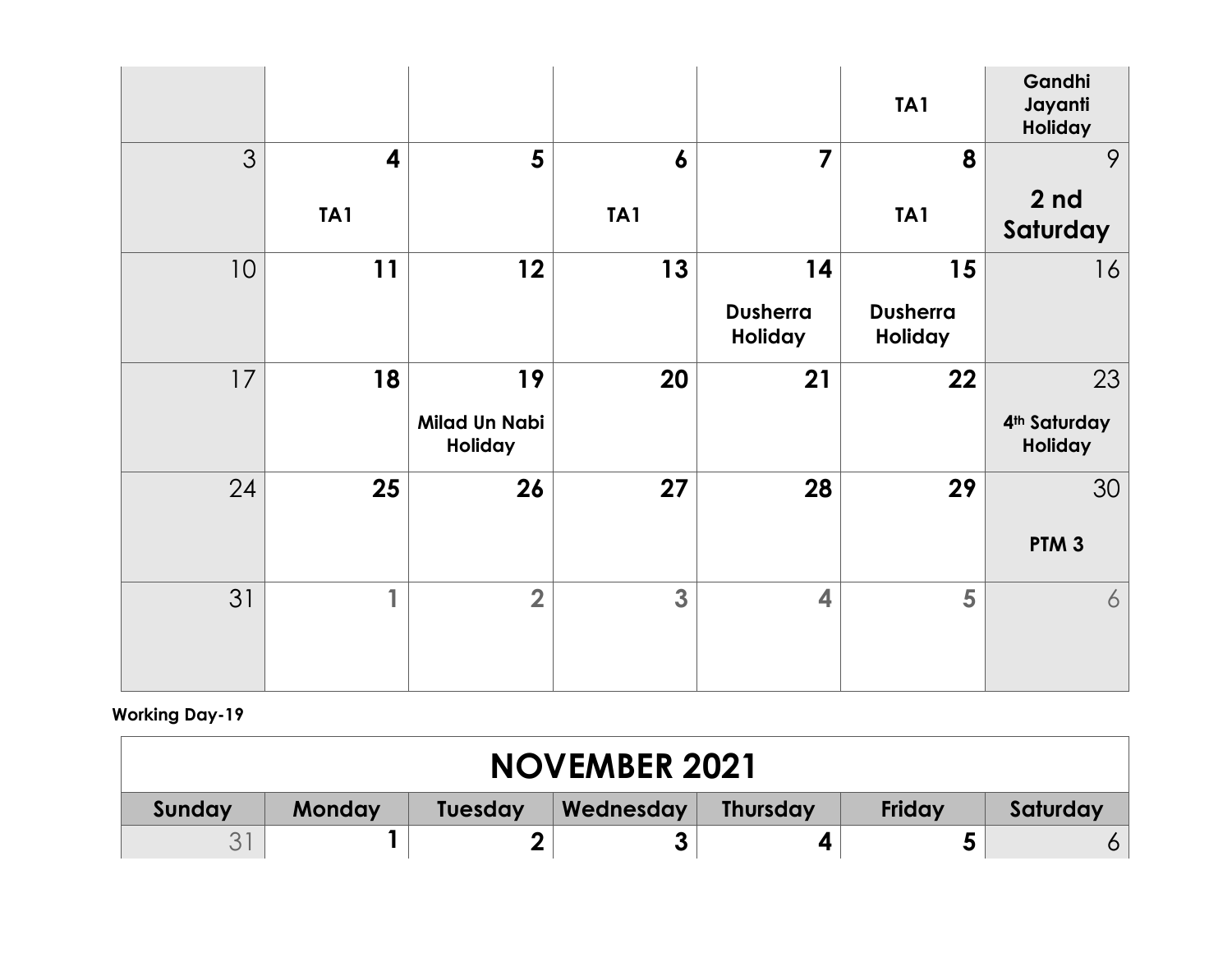|                | Deepavali<br>Vacation  | Deepavali<br>Vacation | Deepavali<br>Vacation | Deepavali<br>Vacation   | Deepavali<br>Vacation | Deepavali<br><b>Vacation</b>                         |
|----------------|------------------------|-----------------------|-----------------------|-------------------------|-----------------------|------------------------------------------------------|
| $\overline{7}$ | 8<br>School<br>Reopens | 9                     | 10                    | 11                      | 12                    | 13 <sup>°</sup><br><b>Chairman's</b><br>Championship |
| 14             | 15                     | 16                    | $17$                  | 18                      | 19                    | 20<br><b>PA3</b>                                     |
| 21             | 22<br><b>PA3</b>       | 23<br><b>PA3</b>      | 24<br><b>PA3</b>      | 25<br><b>PA3</b>        | 26<br><b>PA3</b>      | 27<br>4 <sup>th</sup> Saturday<br><b>Holiday</b>     |
| 28             | 29                     | 30                    | 4                     | $\overline{\mathbf{2}}$ | $\overline{3}$        | $\vert 4 \vert$                                      |

| <b>DECEMBER 2021</b> |               |                |           |                 |        |          |  |
|----------------------|---------------|----------------|-----------|-----------------|--------|----------|--|
| Sunday               | <b>Monday</b> | <b>Tuesday</b> | Wednesday | <b>Thursday</b> | Friday | Saturday |  |
|                      | 20            | 30             |           | Ω               |        |          |  |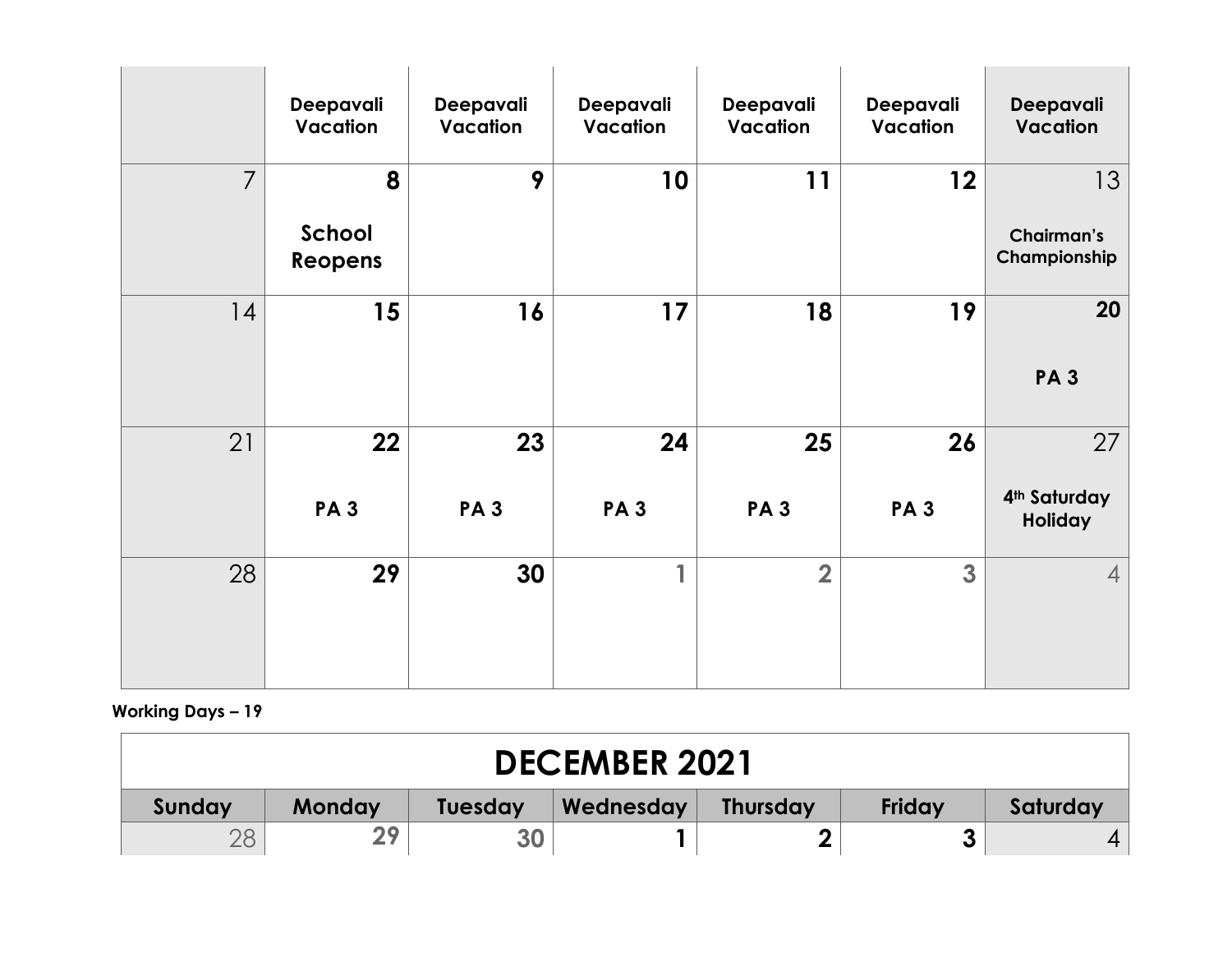| 5                                         | $\boldsymbol{6}$                          | $\overline{7}$                     | 8                                         | 9                                         | 10                                     | 1 <br>2 <sub>nd</sub><br>Saturday         |
|-------------------------------------------|-------------------------------------------|------------------------------------|-------------------------------------------|-------------------------------------------|----------------------------------------|-------------------------------------------|
| 12                                        | 13                                        | 14                                 | 15<br>Course<br>Completion<br>IX & X      | 16                                        | 17<br><b>Annual</b><br>day of<br>A'bad | 18                                        |
| 19                                        | 20                                        | 21                                 | 22                                        | 23                                        | 24<br><b>Annual Day</b><br>of JHCS Ngp | 25<br><b>Christmas</b><br><b>Vacation</b> |
| 26<br><b>Christmas</b><br><b>Vacation</b> | 27<br><b>Christmas</b><br><b>Vacation</b> | 28<br><b>Christmas</b><br>Vacation | 29<br><b>Christmas</b><br><b>Vacation</b> | 30<br><b>Christmas</b><br><b>Vacation</b> | 31<br><b>Christmas</b><br>Vacation     |                                           |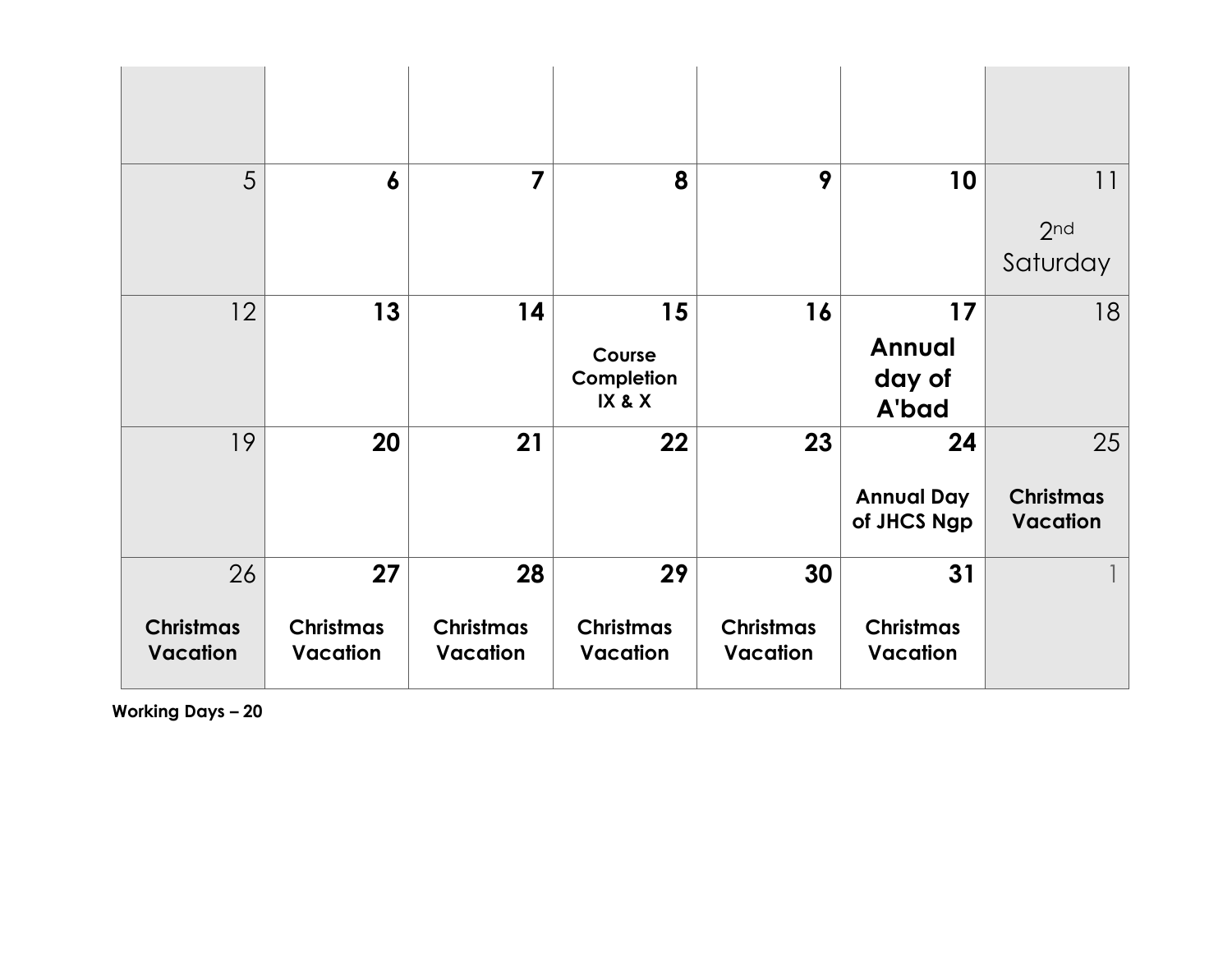| <b>JANUARY 2022</b> |                            |                         |                                       |                 |                                             |                                     |  |  |
|---------------------|----------------------------|-------------------------|---------------------------------------|-----------------|---------------------------------------------|-------------------------------------|--|--|
| Sunday              | <b>Monday</b>              | <b>Tuesday</b>          | Wednesday                             | <b>Thursday</b> | <b>Friday</b>                               | Saturday                            |  |  |
| 26                  | 27                         | 28                      | 29                                    | 30              | 31                                          | <b>New Year</b>                     |  |  |
|                     |                            |                         |                                       |                 |                                             | Holiday                             |  |  |
| $\overline{2}$      | $\overline{3}$<br>School   | $\overline{\mathbf{4}}$ | 5                                     | 6               | $\overline{7}$                              | 8                                   |  |  |
|                     | Reopens/<br><b>PA4/PB1</b> | PA4                     | <b>PA4 / PB1</b>                      | PA4             | <b>PA4/PB1</b>                              | 2 <sub>nd</sub><br>Saturday         |  |  |
| 9                   | 10                         | 11                      | 12                                    | 13              | 14                                          | 15                                  |  |  |
|                     | PB1                        | PA4                     | PB1                                   |                 | <b>Makar</b><br>Sankranti<br><b>Holiday</b> |                                     |  |  |
| 16                  | 17                         | 18                      | 19                                    | 20              | 21                                          | 22                                  |  |  |
|                     |                            |                         | PB <sub>2</sub>                       |                 | PB <sub>2</sub>                             | 4 <sup>th</sup> Saturday<br>Holiday |  |  |
| 23                  | 24                         | 25                      | 26                                    | 27              | 28                                          | 29                                  |  |  |
|                     | PB <sub>2</sub>            |                         | Republic<br>Day<br><b>Celebration</b> | PB <sub>2</sub> |                                             | PTM <sub>4</sub>                    |  |  |
| 30                  | 31                         |                         | $\overline{2}$                        | 3               | 4                                           | 5                                   |  |  |
|                     | PB <sub>2</sub>            |                         |                                       |                 |                                             |                                     |  |  |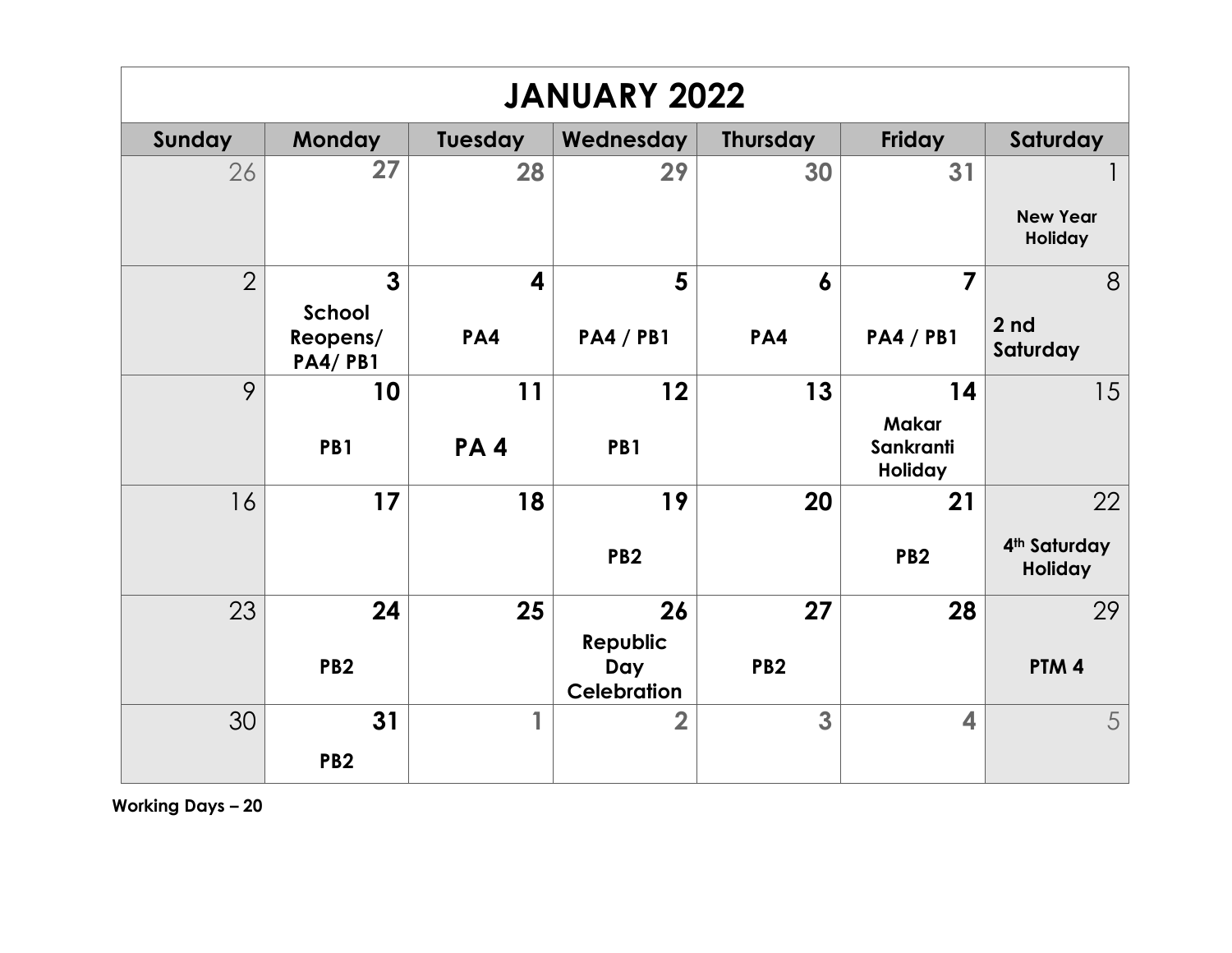| <b>FEBRUARY 2022</b> |                            |         |                            |                 |                            |                                     |  |
|----------------------|----------------------------|---------|----------------------------|-----------------|----------------------------|-------------------------------------|--|
| Sunday               | Monday                     | Tuesday | Wednesday                  | <b>Thursday</b> | Friday                     | Saturday                            |  |
| 30                   | 31                         | 1       | $\mathbf 2$                | 3               | 4                          | $\overline{5}$                      |  |
| $\overline{6}$       | 7                          | 8       | 9                          | 10              | 11                         | 12                                  |  |
|                      | <b>PB 3/ TA2</b><br>(VIII) |         | <b>PB 3/ TA2</b><br>(VIII) |                 | <b>PB 3/ TA2</b><br>(VIII) | 2 <sub>nd</sub><br>Saturday         |  |
| 13                   | 14                         | 15      | 16                         | 17              | 18                         | 19                                  |  |
|                      | <b>PB 3/ TA2</b><br>(VIII) |         | <b>PB 3/ TA2</b><br>(VIII) |                 |                            | Shivaji<br>Jayanti                  |  |
| 20                   | 21                         | 22      | 23                         | 24              | 25                         | 26                                  |  |
|                      |                            |         |                            |                 |                            | 4 <sup>th</sup> Saturday<br>Holiday |  |
| 27                   | 28                         | 1       | $\overline{2}$             | 3               | 4                          | $5\overline{)}$                     |  |